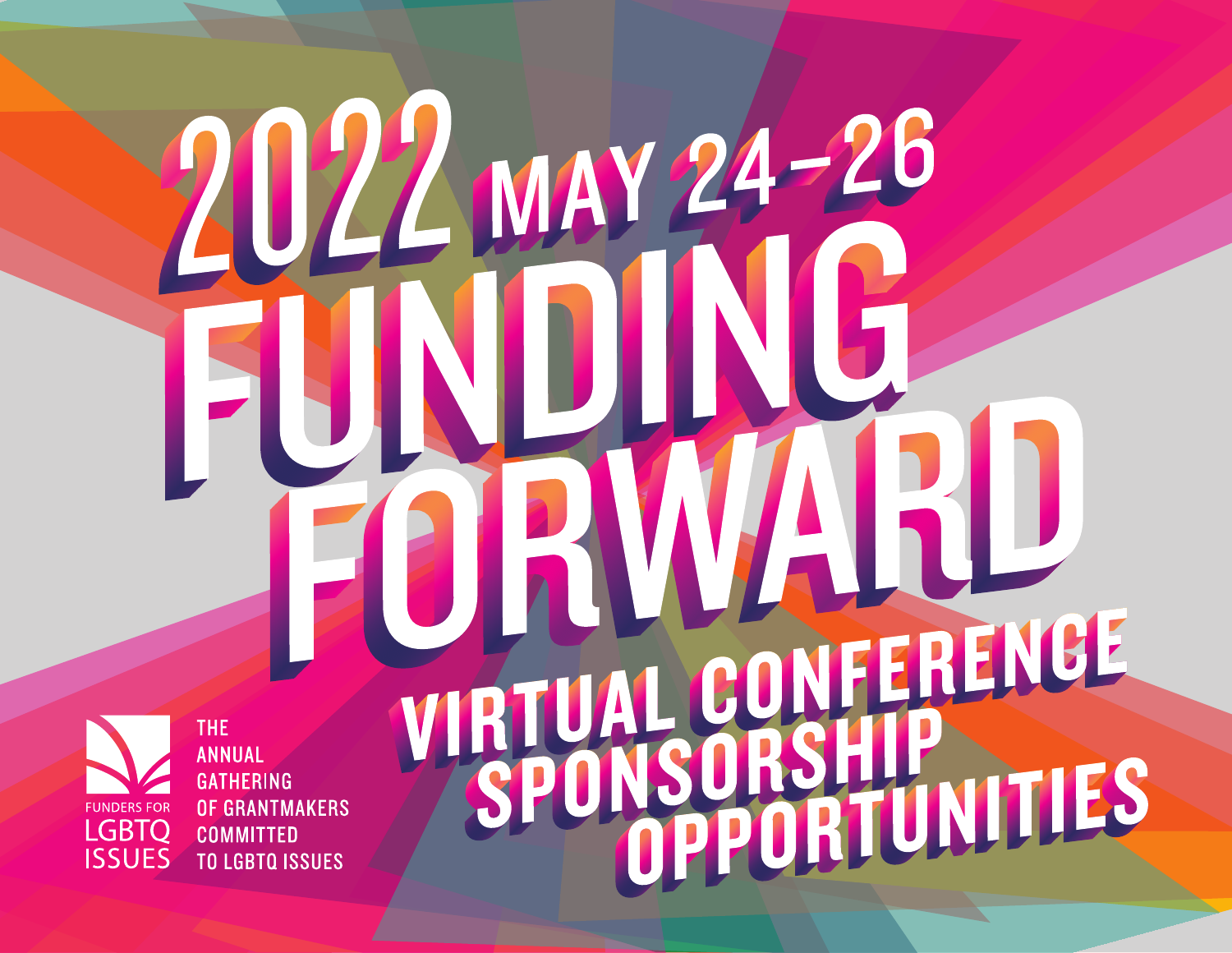# 2022 MAY 24-26



**THE ANNIJAI GATHFRING** OF GRANTMAKERS **COMMITTED TO LGBTO ISSUES** 

Funders for LGBTQ Issues is excited to present FUNDING FORWARD 2022 **as a fully virtual conference from May 24th – May 26th, 2022**.

FUNDING FORWARD is an annual gathering of grantmakers committed to LGBTQ issues, which brings together some of the most influential LGBTQ funders and movement leaders to connect with one another, learn from each other, coordinate their efforts, and maximize their impact.

#### **Sponsoring the conference is an excellent way to demonstrate your commitment to advancing LGBTQ**

**issues.** Conference sponsors will benefit from an engaged national audience and develop name recognition to a diverse community of over 200 decision-makers and influencers in philanthropy and the LGBTQ movement. Additionally, sponsorships help us keep FUNDING FORWARD accessible to nearly all eligible and interested parties, regardless of their economic means.

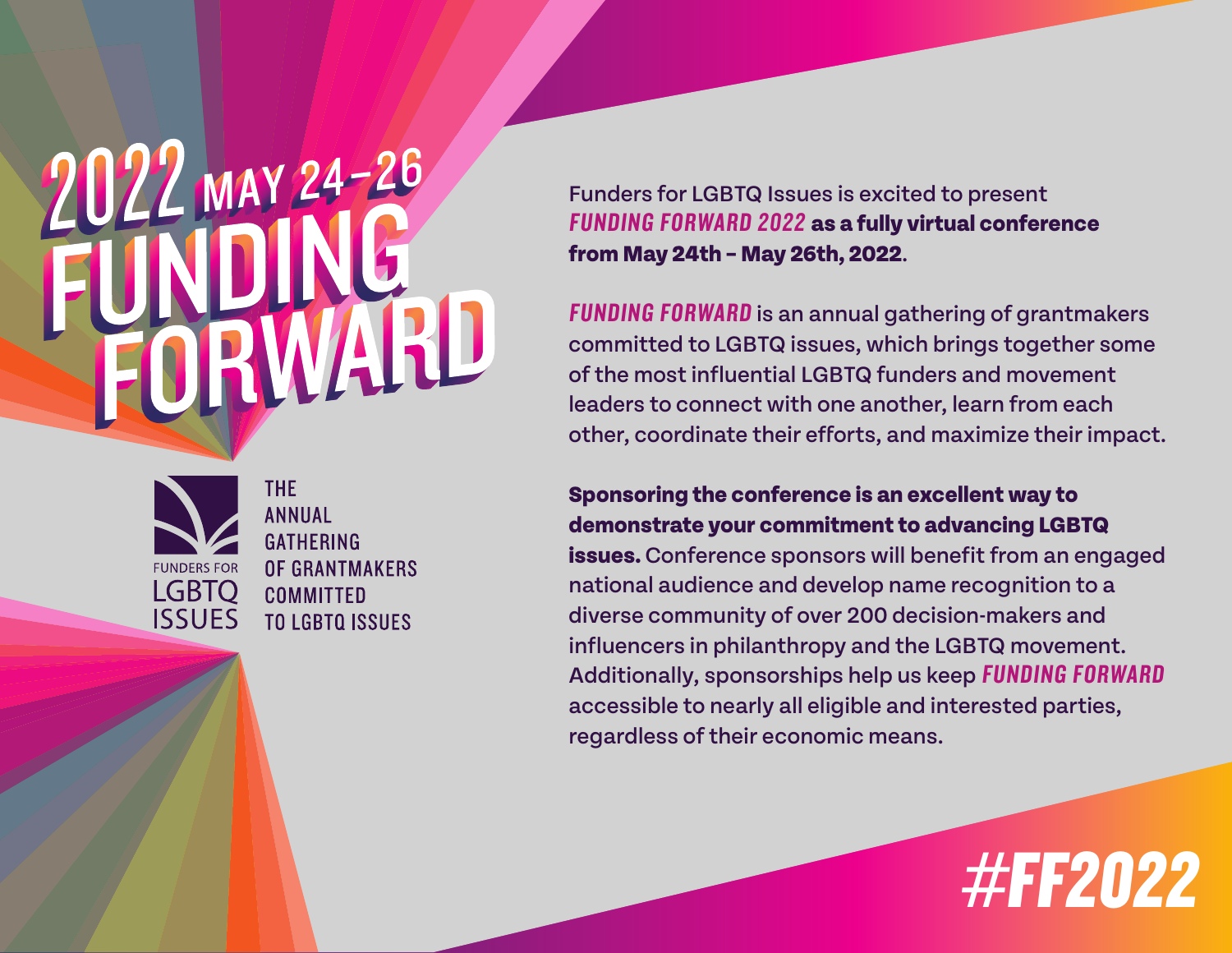### 2022 MAY 24-26 RWARD



\* Provide registration & support

| <b>SPONSORSHIP</b><br><b>BENEFITS</b>                                                                                                         | <b>PRESENTING</b><br><b>SPONSOR</b><br>\$75,000 | <b>DIAMOND</b><br><b>SPONSOR</b><br>\$50,000 | PLATINUM<br><b>SPONSOR</b><br>\$25,000 | <b>PRESIDENT'S</b><br><b>SPONSOR</b><br>\$15,000 | GOLD<br><b>SPONSOR</b><br>\$10,000 | <b>SILVER</b><br><b>SPONSOR</b><br>\$5,000 | <b>BRONZE</b><br><b>SPONSOR</b><br>\$2,500 | <b>SCHOLARSHIP</b><br><b>SPONSOR</b><br>\$750 | FRIENDS<br><b>OF FUNDERS</b><br>\$500 |
|-----------------------------------------------------------------------------------------------------------------------------------------------|-------------------------------------------------|----------------------------------------------|----------------------------------------|--------------------------------------------------|------------------------------------|--------------------------------------------|--------------------------------------------|-----------------------------------------------|---------------------------------------|
| Acknowledgement across<br>the #FF2022 website                                                                                                 | LOGO                                            | <b>LOGO</b>                                  | LOGO                                   | LOGO                                             | LOGO                               | LOGO                                       | NAME                                       | NAME                                          | NAME                                  |
| Registration for individual<br>guests                                                                                                         | $10$                                            | 8                                            | 6                                      | $\overline{5}$                                   | $\overline{4}$                     | $\overline{2}$                             | 2 <sup>1</sup>                             | $\ast$                                        |                                       |
| Recognition on conference<br>platform pre-session<br>carousel                                                                                 | <b>BANNER</b>                                   | <b>BANNER</b>                                | <b>BANNER</b>                          | <b>BANNER</b>                                    | <b>BANNER</b>                      | NAME                                       | NAME                                       |                                               |                                       |
| Share materials and<br>information with conference<br>attendees via email                                                                     | X                                               | $\sf X$                                      | $\boldsymbol{X}$                       | $\sf X$                                          | $\mathsf{X}$                       |                                            |                                            |                                               |                                       |
| Host a live popup<br>conversation on a mutually<br>agreed upon topic                                                                          | $\overline{X}$                                  | $\sf X$                                      |                                        |                                                  |                                    |                                            |                                            |                                               |                                       |
| Senior representative to<br>address attendees before a<br>plenary                                                                             | $\overline{X}$                                  | $\sf X$                                      |                                        |                                                  |                                    |                                            |                                            |                                               |                                       |
| Print materials sent to<br>conference attendees                                                                                               | $\sf X$                                         |                                              |                                        |                                                  |                                    |                                            |                                            |                                               |                                       |
| <b>Special recognition</b><br>as presenting sponsor<br>("Funding Forward<br>presented by "), with<br>additional branding options<br>available | X                                               |                                              |                                        |                                                  |                                    |                                            |                                            |                                               |                                       |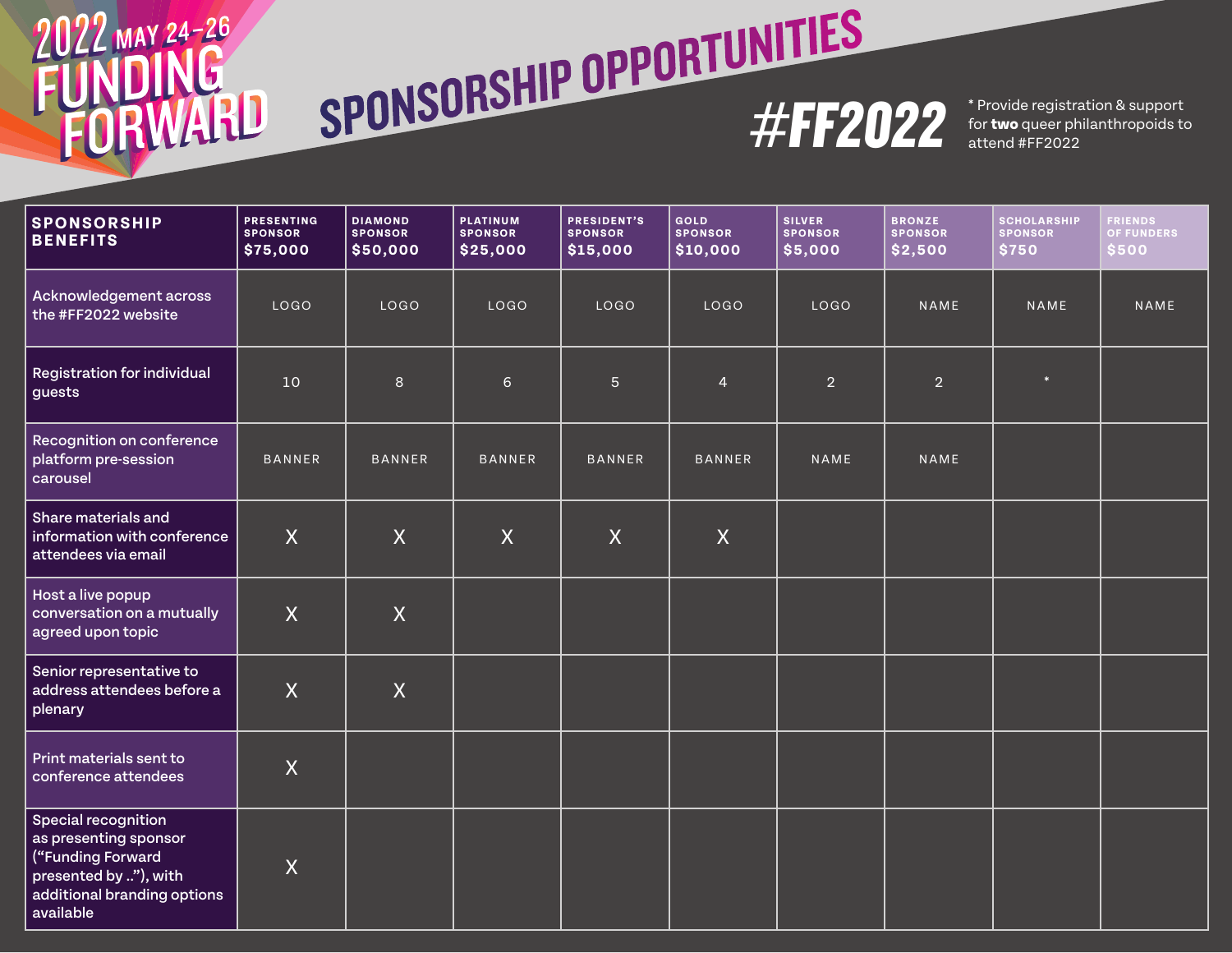# 2022 MAY 24-26



THE. **ANNUAL GATHERING** OF GRANTMAKERS **COMMITTED** TO LGBTO ISSUES

## ABOUT FUNDING FORWARD

FUNDING FORWARD is our largest annual event and has grown immensely since our first grantmakers retreat in 2012. Today the event is a cornerstone of our annual program and a highlight for over 80 institutional members of Funders for LGBTQ Issues representing private, public, and corporate grantmakers from across the United States. We take our role as host and convener seriously, and strive to ensure that each conference attendee leaves our space feeling not just informed, but inspired, connected, and supported by a national network of colleagues committed to fighting for the well-being of lesbian, gay, bisexual, transgender and queer communities, promoting equity, and advancing racial, economic and gender justice. In addition to representatives from foundations, Funding Forward is a gathering place for leading movement leaders who are invited to participate in conference events.

#FF2022

### NON-SOLICITATION POLICY

Funders for LGBTQ Issues strives to provide grantmakers with a learning and networking experience that allows for individual reflection and advancement of one's professional practice. We believe this best takes place in an environment free from the dynamics of solicitation from grantseekers. As such, we ask that all conference attendees and sponsors refrain from soliciting funds, contracts, or consulting clients during Funding Forward. If your organization both raises funds and makes grants, please participate as a grantmaker and refrain from fundraising.